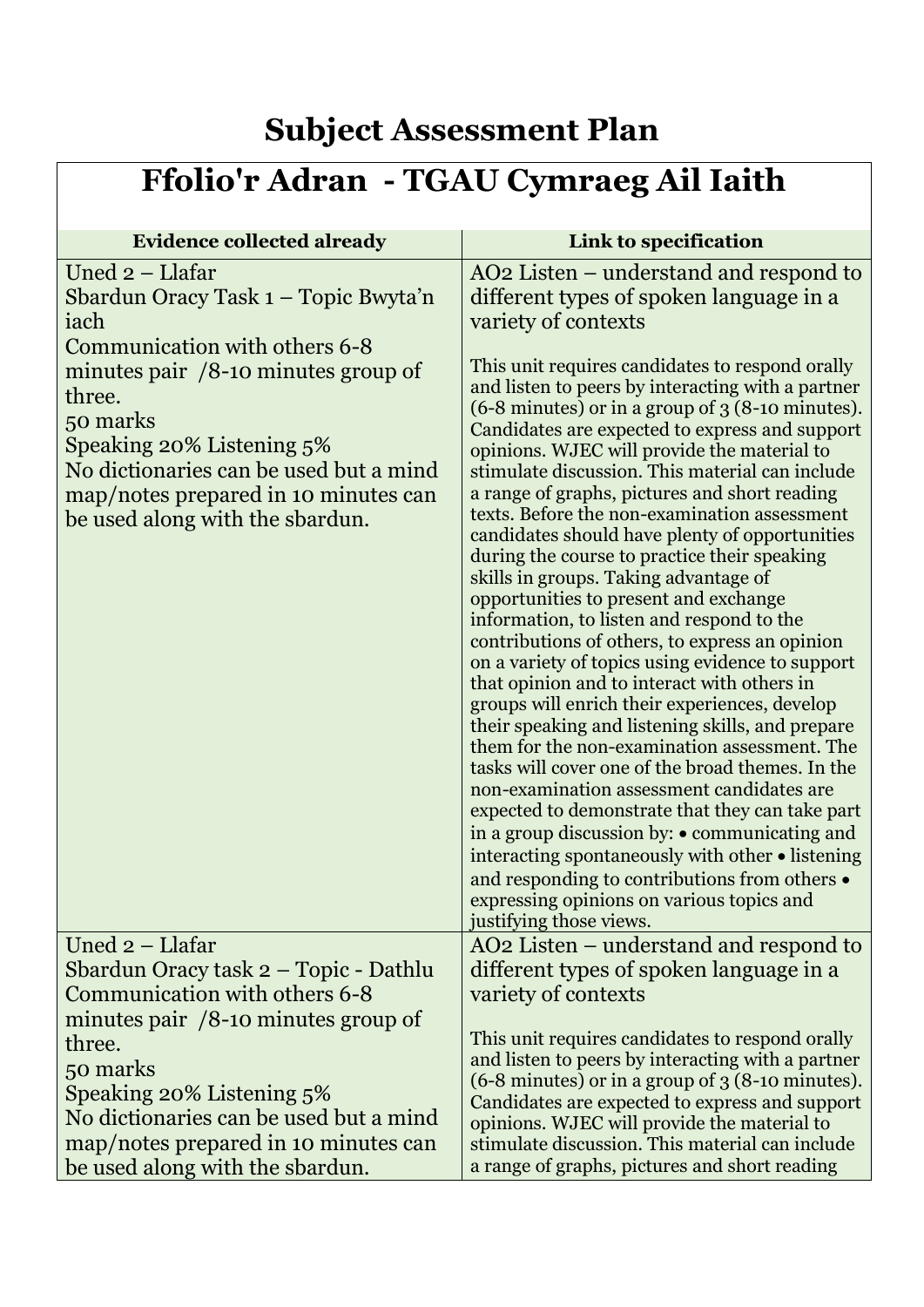|                                                                                                                                                                                                          | texts. Before the non-examination assessment<br>candidates should have plenty of opportunities<br>during the course to practice their speaking<br>skills in groups. Taking advantage of<br>opportunities to present and exchange<br>information, to listen and respond to the<br>contributions of others, to express an opinion<br>on a variety of topics using evidence to support<br>that opinion and to interact with others in<br>groups will enrich their experiences, develop<br>their speaking and listening skills, and prepare<br>them for the non-examination assessment. The<br>tasks will cover one of the broad themes (see<br>page 6). In the non-examination assessment<br>candidates are expected to demonstrate that<br>they can take part in a group discussion by: •<br>communicating and interacting spontaneously<br>with other $\bullet$ listening and responding to<br>contributions from others $\bullet$ expressing<br>opinions on various topics and justifying those<br>views. |
|----------------------------------------------------------------------------------------------------------------------------------------------------------------------------------------------------------|-----------------------------------------------------------------------------------------------------------------------------------------------------------------------------------------------------------------------------------------------------------------------------------------------------------------------------------------------------------------------------------------------------------------------------------------------------------------------------------------------------------------------------------------------------------------------------------------------------------------------------------------------------------------------------------------------------------------------------------------------------------------------------------------------------------------------------------------------------------------------------------------------------------------------------------------------------------------------------------------------------------|
| Dependent upon pupil folders                                                                                                                                                                             | AO3 Read – understand and respond to                                                                                                                                                                                                                                                                                                                                                                                                                                                                                                                                                                                                                                                                                                                                                                                                                                                                                                                                                                      |
| <b>Sample Questions -Ser O Gymru</b>                                                                                                                                                                     | a variety of written language in a range                                                                                                                                                                                                                                                                                                                                                                                                                                                                                                                                                                                                                                                                                                                                                                                                                                                                                                                                                                  |
| Uned 3                                                                                                                                                                                                   | of contexts                                                                                                                                                                                                                                                                                                                                                                                                                                                                                                                                                                                                                                                                                                                                                                                                                                                                                                                                                                                               |
| Dependent upon pupil folders<br>Cymhwysol 2018                                                                                                                                                           | $AO_3 \& 4$<br>Read – understand and respond to a<br>variety of written language in a range of<br>contexts<br>Write – communicate effectively for<br>different purposes and for different<br>audience                                                                                                                                                                                                                                                                                                                                                                                                                                                                                                                                                                                                                                                                                                                                                                                                     |
| Dependent upon pupil folders                                                                                                                                                                             | AO3 Read – understand and respond to                                                                                                                                                                                                                                                                                                                                                                                                                                                                                                                                                                                                                                                                                                                                                                                                                                                                                                                                                                      |
| Uned 3 2019                                                                                                                                                                                              | a variety of written language in a range                                                                                                                                                                                                                                                                                                                                                                                                                                                                                                                                                                                                                                                                                                                                                                                                                                                                                                                                                                  |
| Narrative, specific and instructional<br>written examination - 1 hour 30 minutes                                                                                                                         | of contexts                                                                                                                                                                                                                                                                                                                                                                                                                                                                                                                                                                                                                                                                                                                                                                                                                                                                                                                                                                                               |
| 100 marks Reading 15% Writing 10%.<br>Reading tasks with non-verbal and<br>written responses, including<br>a<br>translation task from English to Welsh<br>and a proof reading task and writing<br>tasks. | Written Examination $(25%)$ Reading $(15%)$<br>Writing (10%) 100 marks This unit requires<br>candidates to respond to a range of questions.<br>The reading will be assessed through a range of<br>structured questions and the writing for<br>different purposes including narrative, specific<br>and instructional writing. Types of questions -<br>These may include multiple choice with non-<br>verbal responses; selecting true/false<br>statements; short answer questions,<br>completing information. Text format and types                                                                                                                                                                                                                                                                                                                                                                                                                                                                        |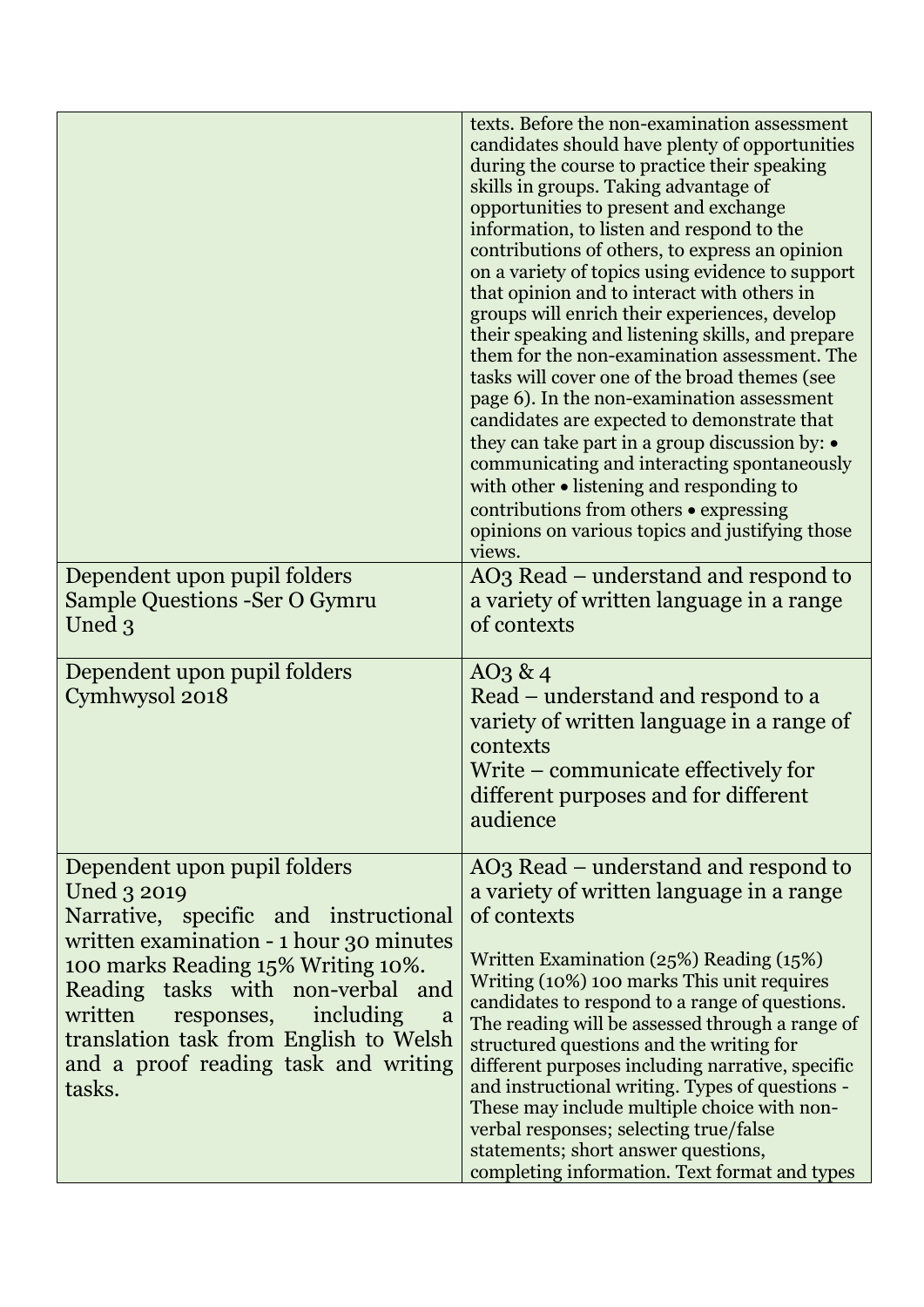| AO3 Read – understand and respond to<br>a variety of written language in a range<br>of contexts                                                                                                                                                                                                                             | - Candidates will be assessed on different types<br>of text format which may include: • continuous<br>text for example correspondence, online<br>information, marketing materials,<br>diagrammatic information, public information,<br>guidance, letters and articles • non-continuous<br>text such as tables and graphs, adverts and<br>forms • mixed texts with elements of both<br>continuous and non-continuous formats such<br>as text supported by a graph or table • multiple<br>texts or short texts which can be linked<br>together by context or juxtaposed, such as hotel<br>adverts. The texts may be complementary or<br>contradictory. Candidates will be required to<br>translate a short piece into Welsh<br>(approximately $25 - 35$ words). Candidates will<br>also be required to proof read and correct a<br>short piece of text (approximately $45 - 55$ )<br>words). Questions will target specific aspects of<br>the subject content. The tasks will cover one of<br>the broad themes (see page 6). Candidates are<br>not permitted to use dictionaries or any other<br>resources |
|-----------------------------------------------------------------------------------------------------------------------------------------------------------------------------------------------------------------------------------------------------------------------------------------------------------------------------|----------------------------------------------------------------------------------------------------------------------------------------------------------------------------------------------------------------------------------------------------------------------------------------------------------------------------------------------------------------------------------------------------------------------------------------------------------------------------------------------------------------------------------------------------------------------------------------------------------------------------------------------------------------------------------------------------------------------------------------------------------------------------------------------------------------------------------------------------------------------------------------------------------------------------------------------------------------------------------------------------------------------------------------------------------------------------------------------------------|
| <b>Evidence to be Collected</b>                                                                                                                                                                                                                                                                                             |                                                                                                                                                                                                                                                                                                                                                                                                                                                                                                                                                                                                                                                                                                                                                                                                                                                                                                                                                                                                                                                                                                          |
|                                                                                                                                                                                                                                                                                                                             |                                                                                                                                                                                                                                                                                                                                                                                                                                                                                                                                                                                                                                                                                                                                                                                                                                                                                                                                                                                                                                                                                                          |
| Uned 3 - Past Paper 1<br>Narrative, specific and instructional<br>written examination - 1 hour 30 minutes<br>100 marks Reading 15% Writing 10%.<br>Reading tasks with non-verbal and<br>written<br>including<br>responses,<br>a<br>translation task from English to Welsh<br>and a proof reading task and writing<br>tasks. | AO3 Read – understand and respond to<br>a variety of written language in a range<br>of contexts<br>Written Examination (25%) Reading (15%)<br>Writing (10%) 100 marks This unit requires<br>candidates to respond to a range of questions.<br>The reading will be assessed through a range of<br>structured questions and the writing for<br>different purposes including narrative, specific<br>and instructional writing. Types of questions -<br>These may include multiple choice with non-<br>verbal responses; selecting true/false<br>statements; short answer questions,<br>completing information. Text format and types<br>- Candidates will be assessed on different types<br>of text format which may include: • continuous<br>text for example correspondence, online<br>information, marketing materials,<br>diagrammatic information, public information,<br>guidance, letters and articles • non-continuous<br>text such as tables and graphs, adverts and<br>forms • mixed texts with elements of both                                                                                  |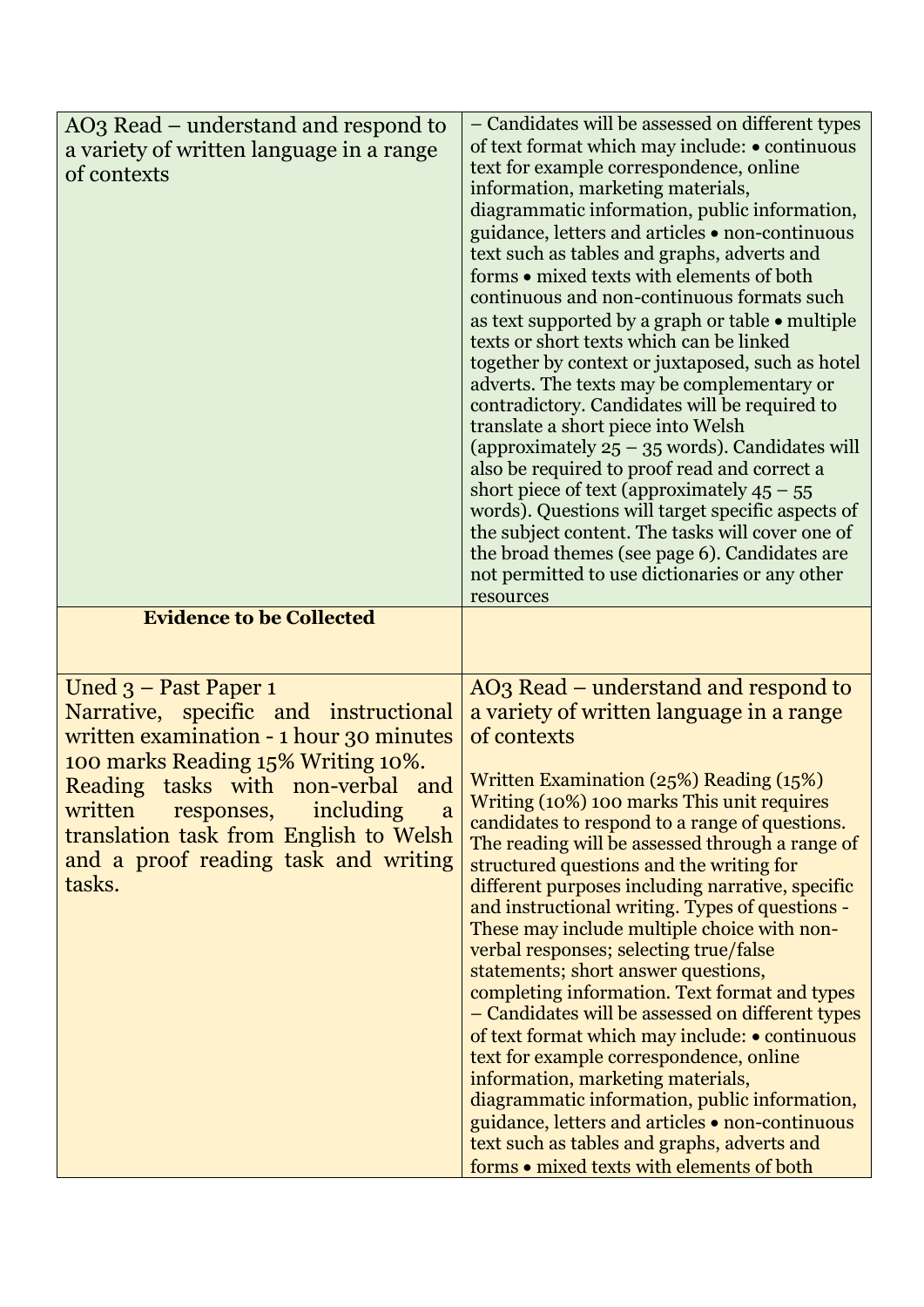## Uned 4 – Past Paper 1

Descriptive, creative and imaginative written examination 1 hour 30 minutes. 100 marks reading 10% writing 15% with non-verbal and written responses and writing tasks.

continuous and non-continuous formats such as text supported by a graph or table • multiple texts or short texts which can be linked together by context or juxtaposed, such as hotel adverts. The texts may be complementary or contradictory. Candidates will be required to translate a short piece into Welsh (approximately 25 – 35 words). Candidates will also be required to proof read and correct a short piece of text (approximately  $45 - 55$ ) words). Questions will target specific aspects of the subject content. The tasks will cover one of the broad themes (see page 6). Candidates are not permitted to use dictionaries or any other resources

AO4 Write – communicate effectively for different purposes and for different audience

Written Examination (25%) Reading (10%) Writing (15%) 100 marks This unit requires candidates to respond to a range of reading and writing questions. The reading will be assessed through a range of structured questions and the writing for different purposes including descriptive, creative and imaginative writing. It will be necessary for the candidates to show awareness of audience and purpose using a range of different written forms, for example letters, e-mails, articles, diaries, posters, stories and blogs. Types of questions - These may include multiple choice with non-verbal responses; selecting true/false statements; short answer questions, completing information. Text format and types – Candidates will be assessed on different types of text format which may include: • continuous text (literature) for example extracts adapted from novels, short stories, poems, reviews, online information, marketing materials, letters and articles • non-continuous text such as tables and graphs, adverts and forms • mixed texts with elements of both continuous and non-continuous formats such as a prose explanation supported by a graph or table • multiple texts or short texts which can be linked together by context or juxtaposed, such as hotel adverts. The texts may be complementary or contradictory. Types of questions - These may include multiple choice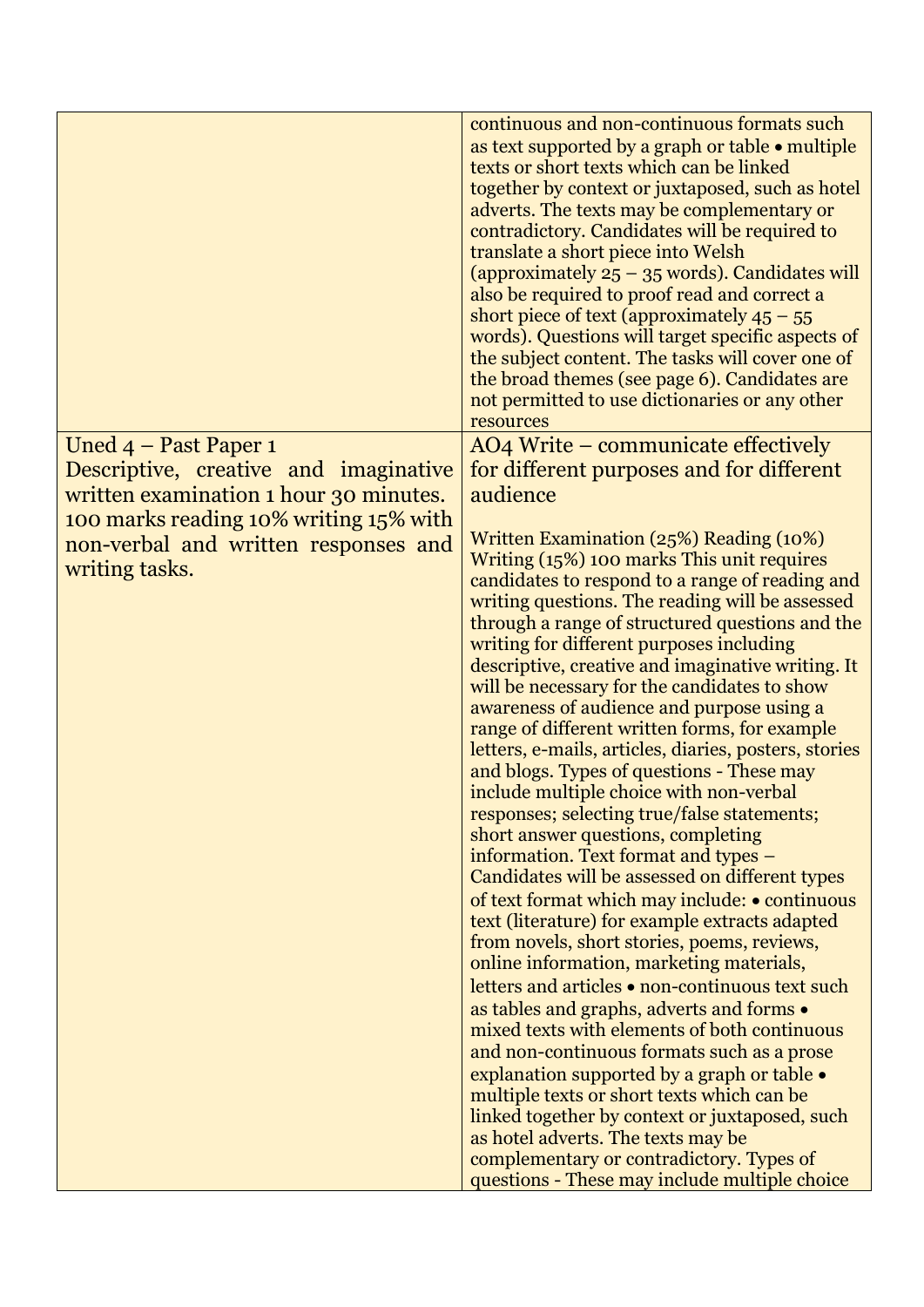## Uned 3 -Past Paper 2

Narrative, specific and instructional written examination 1Hour 30 minutes 100 marks Reading 15% Writing 10%. Reading tasks with non verbal and written responses, including a translation task from English to Welsh and a proof reading task and writing tasks.

Uned 4 -Past Paper 2 Descriptive, creative and imaginative written examination 1 hour 30 minutes.

with non-verbal responses; selecting true/false statements; short answer questions, completing information. The tasks will cover one of the broad themes (see page 6). Candidates are not permitted to use dictionaries or any other resources

AO3 Read – understand and respond to a variety of written language in a range of contexts

Written Examination (25%) Reading (15%) Writing (10%) 100 marks This unit requires candidates to respond to a range of questions. The reading will be assessed through a range of structured questions and the writing for different purposes including narrative, specific and instructional writing. Types of questions - These may include multiple choice with nonverbal responses; selecting true/false statements; short answer questions, completing information. Text format and types – Candidates will be assessed on different types of text format which may include: • continuous text for example correspondence, online information, marketing materials, diagrammatic information, public information, guidance, letters and articles • non-continuous text such as tables and graphs, adverts and forms • mixed texts with elements of both continuous and non-continuous formats such as text supported by a graph or table • multiple texts or short texts which can be linked together by context or juxtaposed, such as hotel adverts. The texts may be complementary or contradictory. Candidates will be required to translate a short piece into Welsh (approximately  $25 - 35$  words). Candidates will also be required to proof read and correct a short piece of text (approximately  $45 - 55$ ) words). Questions will target specific aspects of the subject content. The tasks will cover one of the broad themes. Candidates are not permitted to use dictionaries or any other resources AO4 Write – communicate effectively

for different purposes and for different audience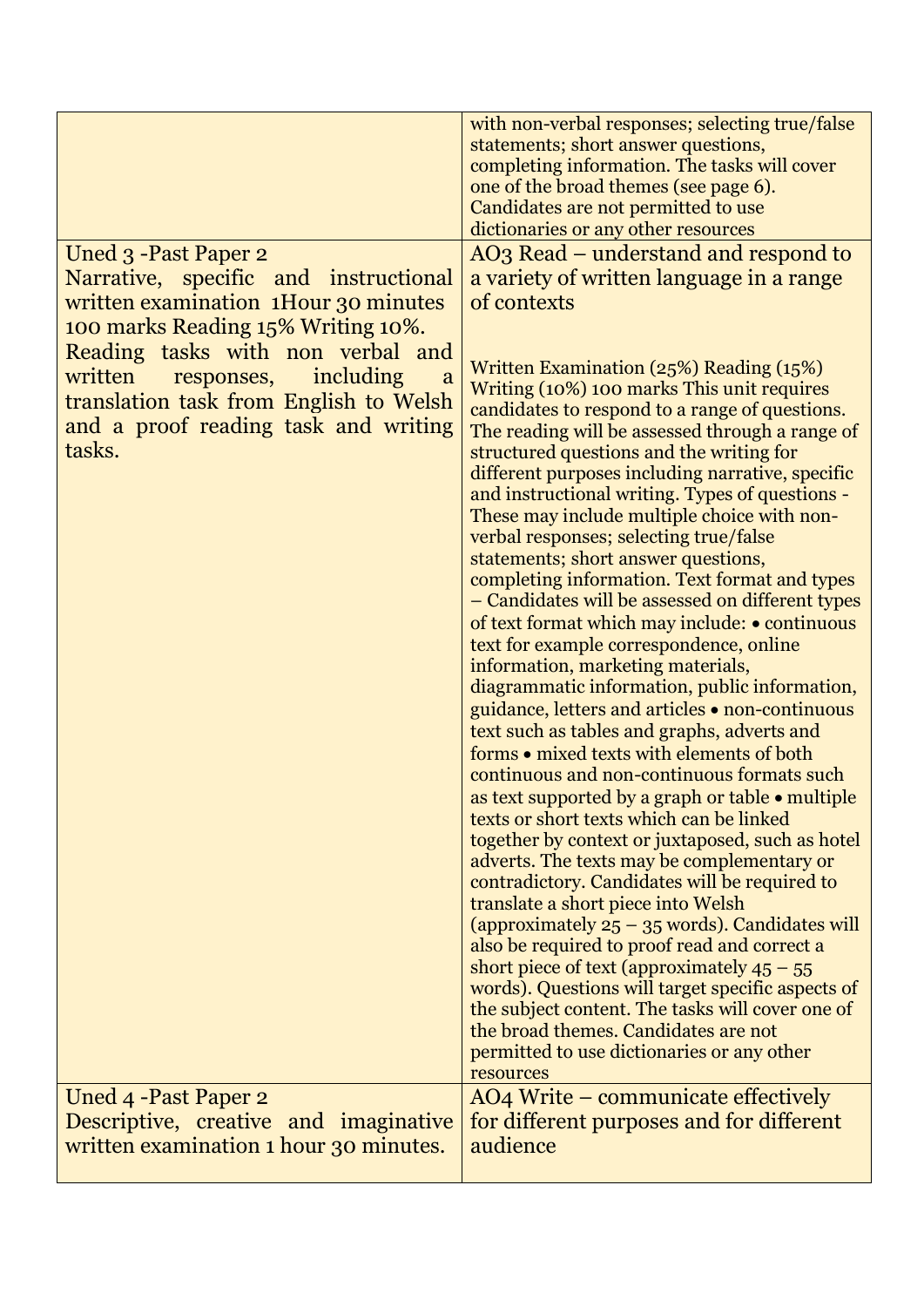| 100 marks reading 10% writing 15% with<br>non verbal and written responses and<br>writing tasks. | Written Examination (25%) Reading (10%)<br>Writing (15%) 100 marks This unit requires<br>candidates to respond to a range of reading and<br>writing questions. The reading will be assessed<br>through a range of structured questions and the<br>writing for different purposes including<br>descriptive, creative and imaginative writing. It<br>will be necessary for the candidates to show<br>awareness of audience and purpose using a<br>range of different written forms, for example<br>letters, e-mails, articles, diaries, posters, stories<br>and blogs. Types of questions - These may<br>include multiple choice with non-verbal<br>responses; selecting true/false statements;<br>short answer questions, completing<br>information. Text format and types -<br>Candidates will be assessed on different types<br>of text format which may include: • continuous<br>text (literature) for example extracts adapted<br>from novels, short stories, poems, reviews,<br>online information, marketing materials,<br>letters and articles • non-continuous text such<br>as tables and graphs, adverts and forms .<br>mixed texts with elements of both continuous<br>and non-continuous formats such as a prose<br>explanation supported by a graph or table $\bullet$<br>multiple texts or short texts which can be<br>linked together by context or juxtaposed, such<br>as hotel adverts. The texts may be<br>complementary or contradictory. Types of<br>questions - These may include multiple choice<br>with non-verbal responses; selecting true/false<br>statements; short answer questions,<br>completing information. The tasks will cover<br>one of the broad themes. Candidates are not<br>permitted to use dictionaries or any other |
|--------------------------------------------------------------------------------------------------|-------------------------------------------------------------------------------------------------------------------------------------------------------------------------------------------------------------------------------------------------------------------------------------------------------------------------------------------------------------------------------------------------------------------------------------------------------------------------------------------------------------------------------------------------------------------------------------------------------------------------------------------------------------------------------------------------------------------------------------------------------------------------------------------------------------------------------------------------------------------------------------------------------------------------------------------------------------------------------------------------------------------------------------------------------------------------------------------------------------------------------------------------------------------------------------------------------------------------------------------------------------------------------------------------------------------------------------------------------------------------------------------------------------------------------------------------------------------------------------------------------------------------------------------------------------------------------------------------------------------------------------------------------------------------------------------------------------------------------------------------------------|
| Cymhwysol Past paper                                                                             | resources.<br>$AO_3 \& 4$<br>Read – understand and respond to a                                                                                                                                                                                                                                                                                                                                                                                                                                                                                                                                                                                                                                                                                                                                                                                                                                                                                                                                                                                                                                                                                                                                                                                                                                                                                                                                                                                                                                                                                                                                                                                                                                                                                             |
|                                                                                                  | variety of written language in a range of<br>contexts<br>Write – communicate effectively for<br>different purposes and for different                                                                                                                                                                                                                                                                                                                                                                                                                                                                                                                                                                                                                                                                                                                                                                                                                                                                                                                                                                                                                                                                                                                                                                                                                                                                                                                                                                                                                                                                                                                                                                                                                        |
|                                                                                                  | audience                                                                                                                                                                                                                                                                                                                                                                                                                                                                                                                                                                                                                                                                                                                                                                                                                                                                                                                                                                                                                                                                                                                                                                                                                                                                                                                                                                                                                                                                                                                                                                                                                                                                                                                                                    |
| Cywiro / Cyfieithu $-$ Proof reading and<br>translating - sample answers                         | Candidates will be required to translate a short<br>piece into Welsh (approximately $25 - 35$<br>words). Candidates will also be required to<br>proof read and correct a short piece of text                                                                                                                                                                                                                                                                                                                                                                                                                                                                                                                                                                                                                                                                                                                                                                                                                                                                                                                                                                                                                                                                                                                                                                                                                                                                                                                                                                                                                                                                                                                                                                |